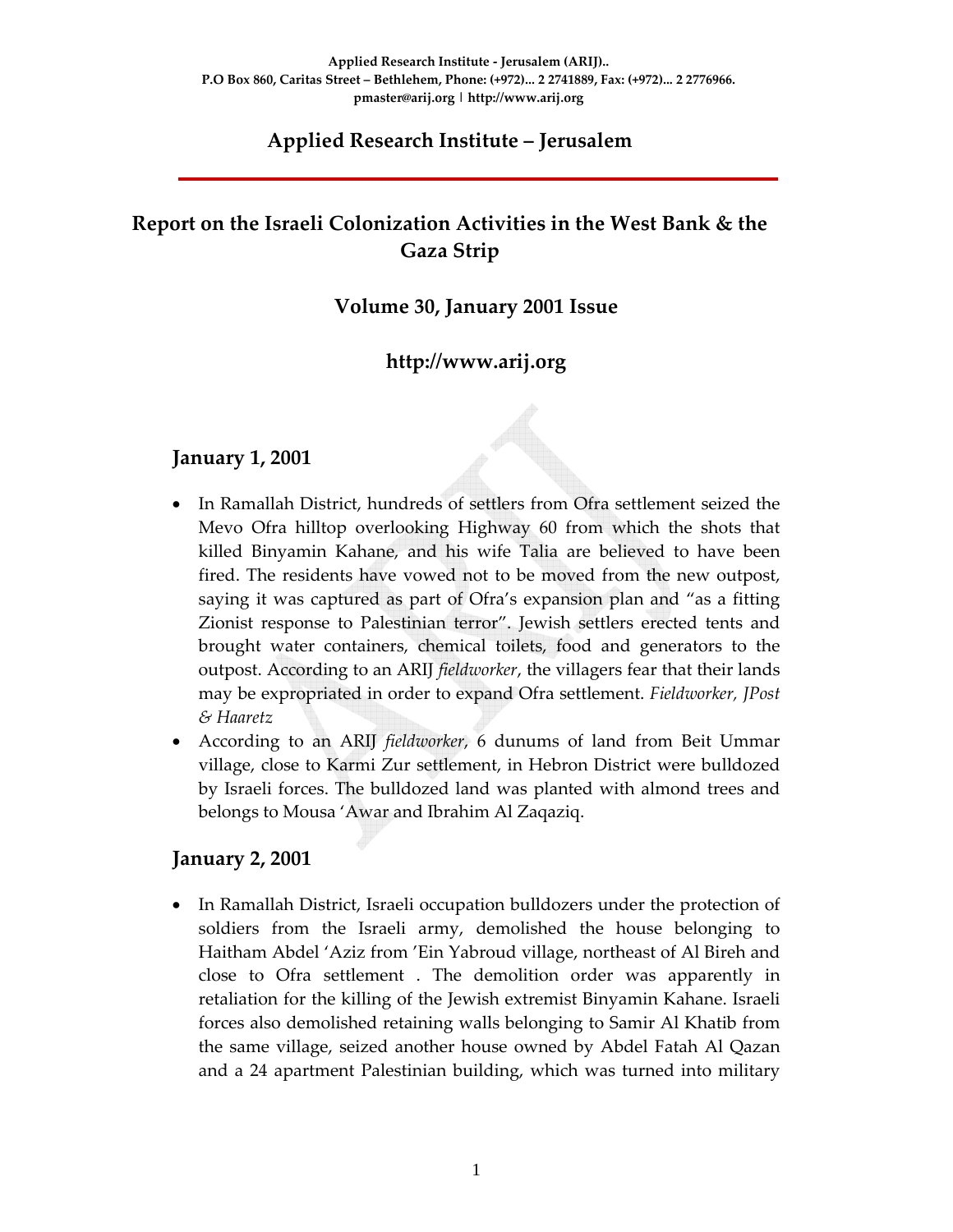barracks. In addition, Israeli forces cut down more than 40 olive trees from the same area. *Fieldworker,* Quds*, PIC & Jadeeda*

# **January 3, 2001**

- A report published by the Palestinian Land Defense Committee stated that Israeli authorities erected a new outpost at the hilltop near Umm Safa, 'Ajjul, and 'Arura villages, in Ramallah District. In Jericho District, Israeli occupation forces bulldozed a road in Deir Hajala village, which had recently been improved by the Palestinian Authority, in addition the Israeli army damaged machines used by Palestinian workers. *Quds*
- Israeli occupation forces, accompanied by Jewish settlers, attacked the 33– year‐old Palestinian worker Thiab Moufid, while he was coming back from work in Israel. According to eyewitnesses, Moufid was found lying on the ground, with several injuries on different parts of his body, in a forested area by Al Jalama village, Jenin, close to the 1949 Armistice Line. *Quds*

# **January 4, 2001**

- In Nablus District, Israeli occupation authorities re-enforced the closure on Beit Furik village. An Israeli bulldozer was placed at the entrance of the village, preventing the villagers from going to work. Students of the village cannot reach their schools in order to sit their semester exams. Also, the farmers of Beit Furik and Salim villages have been impeded from cultivating the fields that run alongside the by‐pass road. *Quds*
- Israeli occupation bulldozers continue to damage wide areas of Palestinian agricultural land. In Shoufa village, Tulkarm District, they uprooted dozens of olive trees belonging to Tahaen Hamed and Abdel 'Aziz Al Droubi, in order to open a new settlement by-pass road close to Aveni Hefetz settlement. *Quds & Jadeeda*
- According to *Alhayat Al‐Jadeeda* Newspaper, three Israeli bulldozers started to destroy tens of dunums of agricultural land cultivated with olive trees near Deir Ballut village, in Nablus District. The bulldozed land, which belonged to the Abdallah family, is to be used to expand the bypass road connecting Peduel and Eli Zahav settlements. These settlements are built on the land of Deir Ballut and Kafr Al Dik villages. One landowner estimated that the bulldozing had caused the uprooting of more than 50 olive trees. *Jadeeda*

# **January 5, 2001**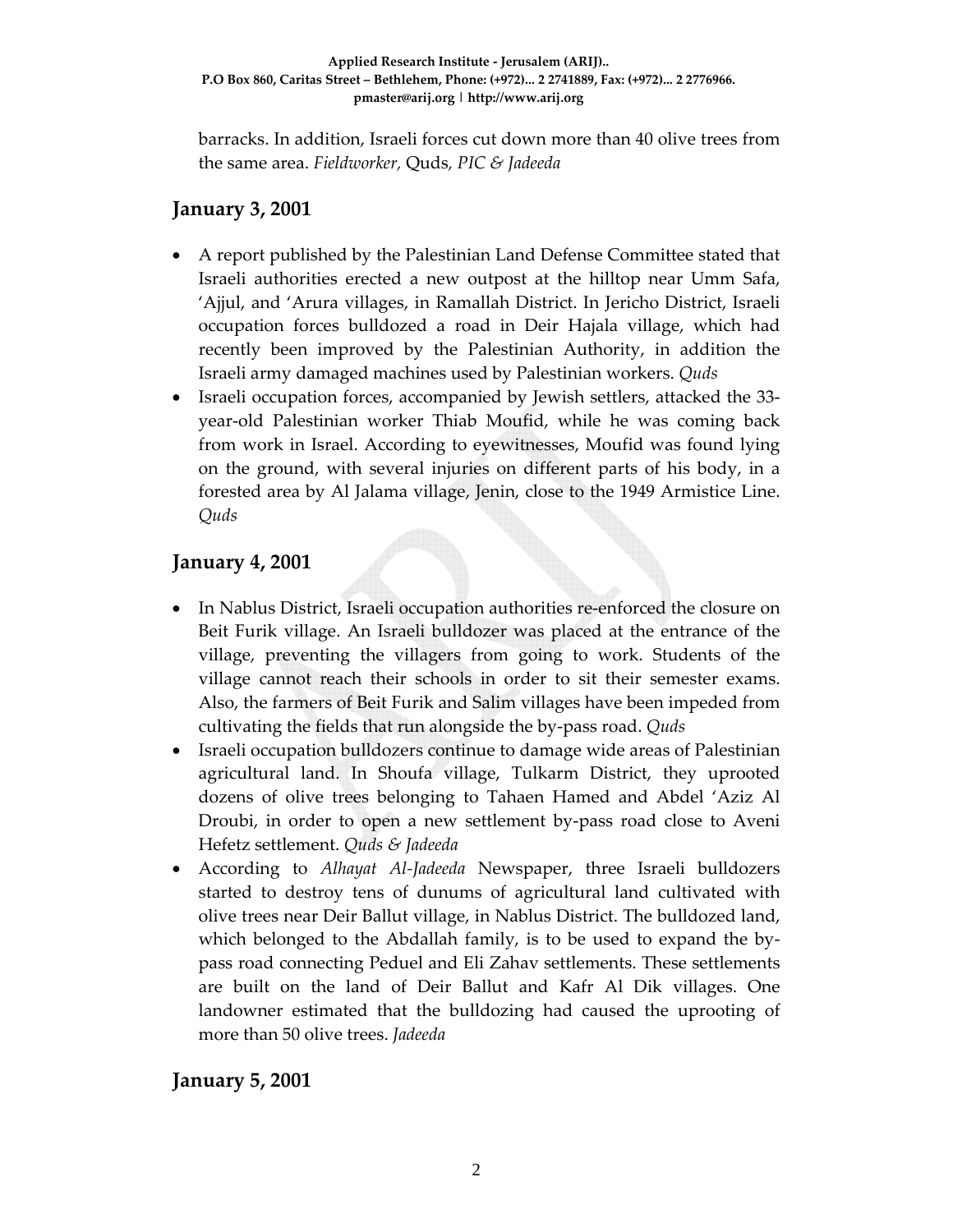• A report was issued by the Palestinian Land Defense Committee showing most of the Israeli activities in the West Bank during December 2000. The report estimated that Israeli occupation forces uprooted about 6,896 olive and citrus trees and demolished at least 12 Palestinian houses in the West Bank and Gaza Strip during the last month. *Quds*

# **January 6, 2001**

- Israeli authorities have begun to adopt a new scheme to unilaterally separate Israel from the Palestinian Authority. Opening new by-pass roads, blocking Palestinian villages and roads and moving checkpoints eastward, are all first signs of a separation plan being put in place. Today the Israeli newspaper *"Ha'aretz*" reported that Israeli occupation forces have moved at least seven checkpoints east of the Armistice Line into the West Bank. The locations are Oranit (Nablus), Rantis, Qiryat Sefer and Makkabim (Ramallah), Betar (Bethlehem), Tene "Omarim" and Shima (Hebron). However, the movement of checkpoints has been defended by the Israeli army as being for security purposes.
- In Ramallah District, Israeli occupation authorities positioned at Beit El settlement , close to El Jalazon Camp, started digging two ditches along the main road that connects the camp and the villages of Jifna, Dura El Qare' and 'Ein Sinya. These ditches, which are about two hundred meters apart, have forced the villagers to use bumpy, dirt tracks. *Quds*
- In Ramallah District, Dolev and Talmon settlers uprooted more than 53 (around 100 year old) olive trees from Ras Karkar village, belonging to the Palestinian families of Samhat and Noufel. The settlers have threatened to uproot other trees from the same village. *Fieldworker & Jadeeda*

#### **January 7, 2001**

- The Palestinian Land Defense Committee reported in *Al‐Quds* that Israeli bulldozers accompanied by 'Ateret settlers began a few days ago to erect a new settlement outpost on Al Ras Mountain, near 'Ateret settlement, northwest of Ramallah. The groundwork is aimed at confiscating the mountain, in an attempt to expand the nearby settlement. The source reported that the bulldozers started to open a by‐pass road leading to the land that belonged to villagers from Umm Safa, A'tara and A'arura villages. At the same time, Israeli bulldozers embarked on opening a new by‐pass road that will link Kohav Ya'acov with Beit El settlement.
- In Nablus District, Israeli bulldozers began to damage tens of dunums of agricultural land in Al 'Aziz hamlet, west of Salfit, close to Ariel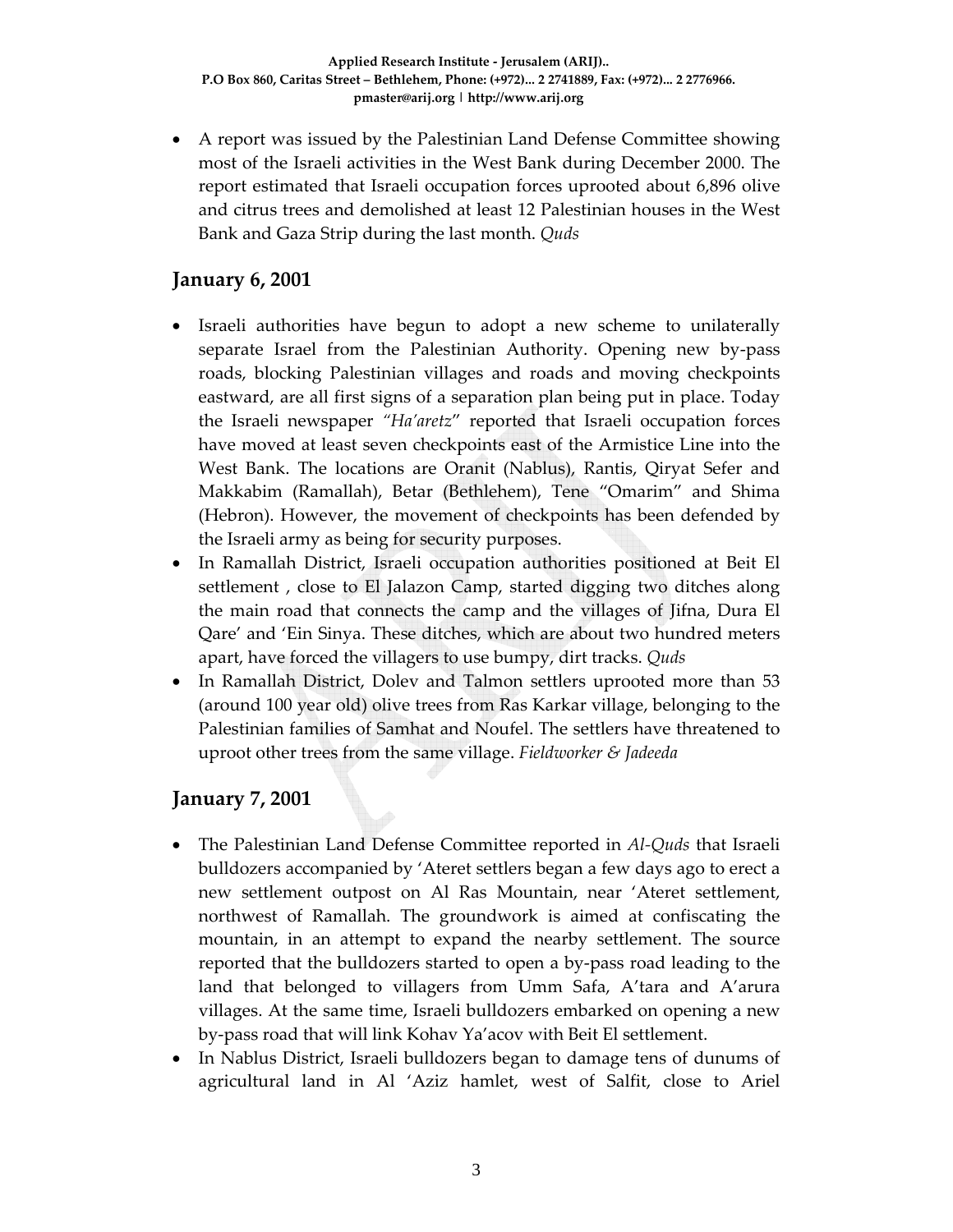settlement as a preparation to expand the Israeli military camp that is erected at the western entrance to Salfit. *Jadeeda*

• settlers have chopped down more than 600 olive trees from Burin village southwest of Nablus. According to Israeli sources, the settlers intended to establish a new settlement outpost on land located near the crossroads at Beit Dajan village, in Nablus District. *Jadeeda*

#### **January 9, 2000**

- According to a report in the *Ha'aretz* newspaper, a new plan is under discussion to set up five new terminals in several locations close to the Armistice Line, in order to oversee the movement of goods between Israel and the West Bank. The details of the locations of these terminals are still somewhat unclear, though the plan mentions five areas, north of Jenin, west of Tulkarem, southwest of Ramallah, northeast of Bethlehem and Tarkumiya, west of Hebron.
- An article appeared in *Al*-*Quds* daily stating that Eli settlers, in Nablus District, have recently erected a wire fence around the settlement in addition to paving a road in the area. The report also stated that Israeli occupation authorities destroyed a piece of land estimated at two dunums owned by 'Ata Jaber from Hebron in order to establish a military camp by road no. 60 overlooking Qiryat 'Arba and Kharsina settlements. Moreover, Israeli authorities seized a Palestinian house belonging to Abdel Halim Jaber from Hebron under the pretext of its being needed for military purposes. *Quds*&*Jadeeda*
- The Israeli Civil Administration delivered notification orders to demolish or close 30 Palestinian commercial stores in Al Jalama village, Jenin District, which lies on the Armistice Line. *Quds*
- *Al-Quds* newspaper published a report concerning Israeli violations on olive trees in the West Bank. Israeli occupation authorities chopped down more than 1,000 30-year-old olive trees from Aqraba village, south of Nablus, owned by a number of Palestinian families from the village. Israeli authorities closed off (ostensibly for security purposes) 85% of Aqraba land, which has a total area of 144,000 dunums. The Palestinian Land Defense Committee reported that the settlers of Eli, which is constructed on the land of Manjdal Bani Fadil, Qaryut and Jalud villages, continued their policy in stealing olive trees from these villages for the fifth consecutive day. According to the report, the series of robberies have affected about 150 dunums of land, with more than 1200 fully‐grown olive trees. Villagers have confirmed that they have seen the trees being taken away on Lorries. It is thought that these trees are being replanted in settlements and in towns within Israel. Villagers from Baqa Al Gharbiya, a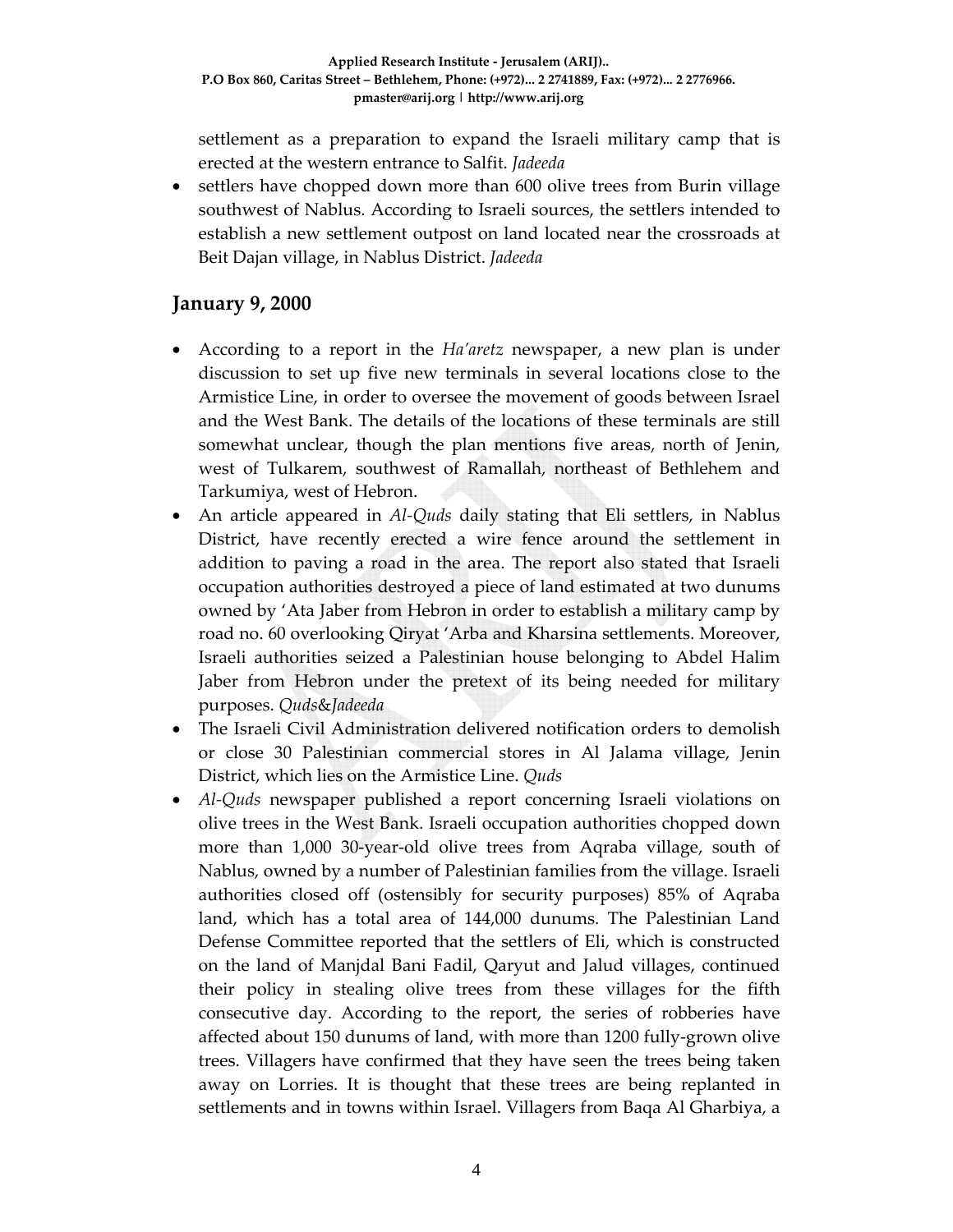Palestinian village inside the 1948 areas, reported seeing mature olive trees arrive and be planted west of the village close to Khadera. *Quds*

- In Hebron District, Israeli occupation bulldozers damaged a 150-dunum plot of land, belonging to the Jaber family, in Al Baqa' village. The move is seen as a preparation to expanding Kharsina settlement. *Fieldworker & Quds*
- The settlers of Talmon bloc and Nahliel destroyed about 15 dunums of land owned by the villager Yousef Ishriteh from Al Mazra'a El Qibliya, in Ramallah District, in order to open a new settlement by‐pass road connecting the two settlements with the Haresha outpost. This outpost is erected on lands belonging to El Janiya, Ras Karkar and Al Mazra'a El Qibliya villages*. Fieldworker* & *Jadeeda*

# **January 10, 2001**

- In Nablus District, Israeli occupation authorities started to pave a new settlement by‐pass road, in Salfit, close to Haris village. Villagers informed *Al‐Quds* daily, that until yesterday this road was used as a byway for Palestinian cars since the beginning of the blockade on Palestinian villages. *Quds*
- Shilo and Ma'ale Levona settlers took advantage of the blockade on Palestinian villages and started to bulldoze wide areas of land from Sinjil village, northeast of Ramallah, in an attempt to open a new by‐pass road linking the two Jewish settlements together*. Fieldworker & Jadeeda*

# **January 11, 2001**

- Israeli occupation authorities issued a notice for the demolition of a Palestinian house (under construction). The house is sheltering a 6‐person family and is owned by Mahmoud Sha'ban from Al Jalama village, in Jenin District. The pretext used was that the house was being built without a permit. *Quds*
- In Jericho District, Israeli occupation forces destroyed the goods on a Palestinian lorry carrying more than 15 tons of tomatoes after confiscating the driver's ID card. The incident took place at the eastern entrance to Jericho, close to the by‐pass road. *Quds*
- In Nablus District, the settlers of Yakir, Revava and Nofim uprooted 1,250 olive and citrus trees from Palestinian lands owned by villagers from Deir Istiya and Qarawat Bani Hassan. Eyewitnesses stated that the settlers chopped down 750 olive trees from Qarawat Bani Hassan and 500 citrus trees from Wadi Qana, west of Deir Istiya village, as a preparation to expand Yakir and Nofim settlements. *Jadeeda*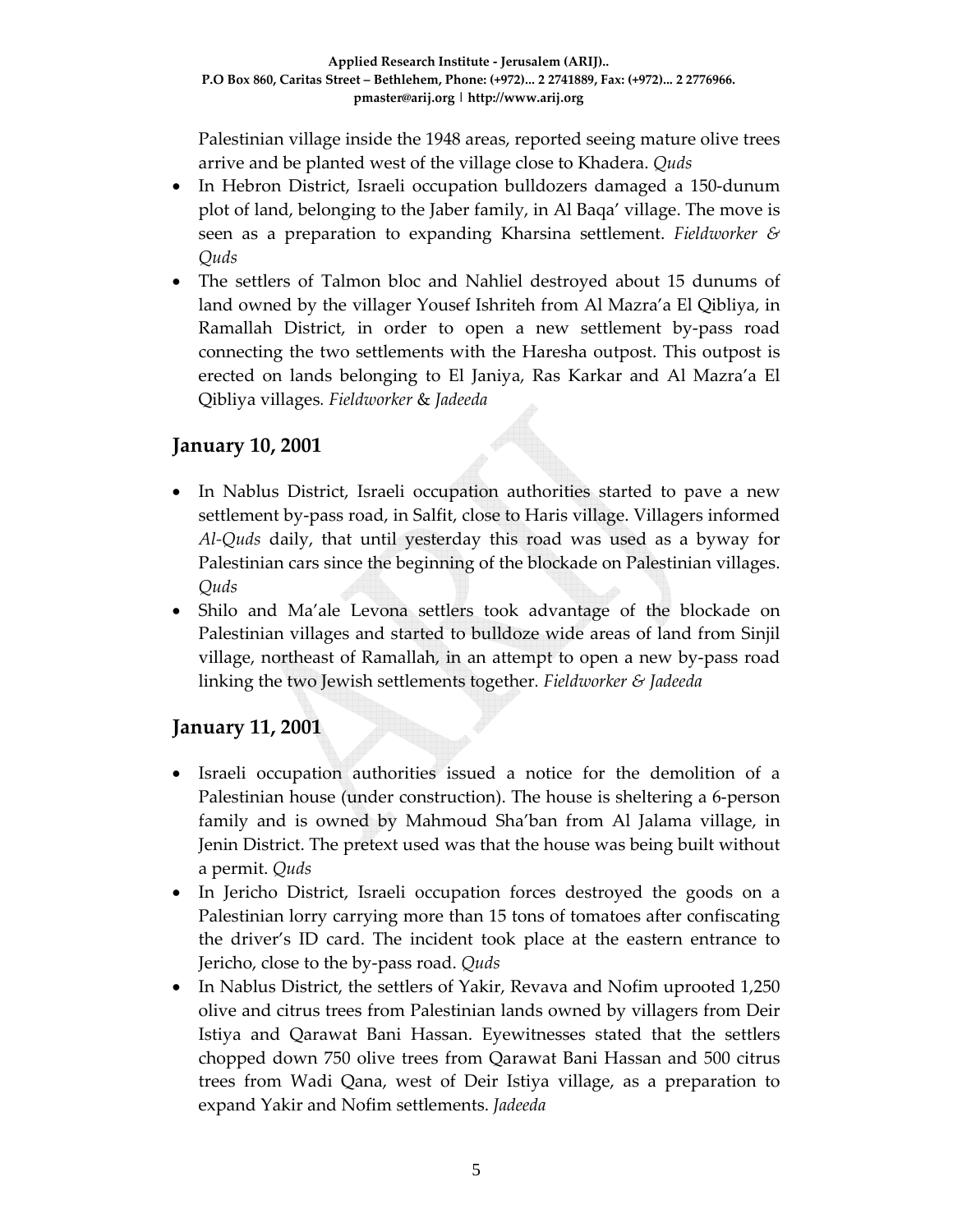### **January 12, 2001**

- In Ramallah District, the residents of the two new outposts from Beit El and Ofra settlements received eviction orders and orders declaring the two sites closed military zones. The outposts were established due to the recent shooting attacks in the Palestinian territories. However, Ofra settlers said that the outpost was in fact an expansion of the settlement where they plan to construct a new settlement neighborhood, and they did not intend to leave it willingly. Beit El settlers announced that they planned to remain at their outpost until Israeli forces took over the site. *Ha'aretz*
- The Israeli Construction and Organization Committee in Jerusalem last week endorsed a plan to erect a new bridge on the old road leading to Pisgat Ze'ev settlement, in Ramallah District (road no.13). The bridge will be erected between the two roads of Yekutiel Adam, Shedrot Moushe Dayan. Several weeks ago, the Jerusalem Municipality endorsed a confiscation order of 178 dunums from Shu'fat village, under the pretext of expanding the road networks leading to Pisgat Ze'ev and Neve Yaacov settlements. There is a threat that more land will be confiscated from the village. *Quds, Jadeeda & Ayyam*
- In Ramallah District, Israeli occupation bulldozers destroyed Palestinian land from Turmas A'yya village owned by Al Asmar family in order to expand the Shilo settlement boundary southwards, in addition about 13 olive and fig trees were uprooted*. Fieldworker*
- According to an ARIJ *fieldworker*, Israeli forces bulldozed more than 270 dunums of Palestinian land adjoining the 1949 Armistice Line between belonging to, and lying between, Budrus and Ni'llin villages, in Ramllah District*.*

# **January 13, 2001**

• Israeli occupation forces have reached an agreement with Beit El and Ofra settlers concerning the two outposts mentioned on 12 January. The Israel army has erected military outposts at both sides and the settlers have been evacuated. *Ha'aretz*

# **January 14, 2001**

• A unilateral separation plan has been prepared by Israeli PM Ehud Barak the plan indicates that a unilateral separation on the part of the Israelis will involve the setting up of a line of defense around the settlement blocs in the West Bank, which are supposed to be annexed to Israel under a final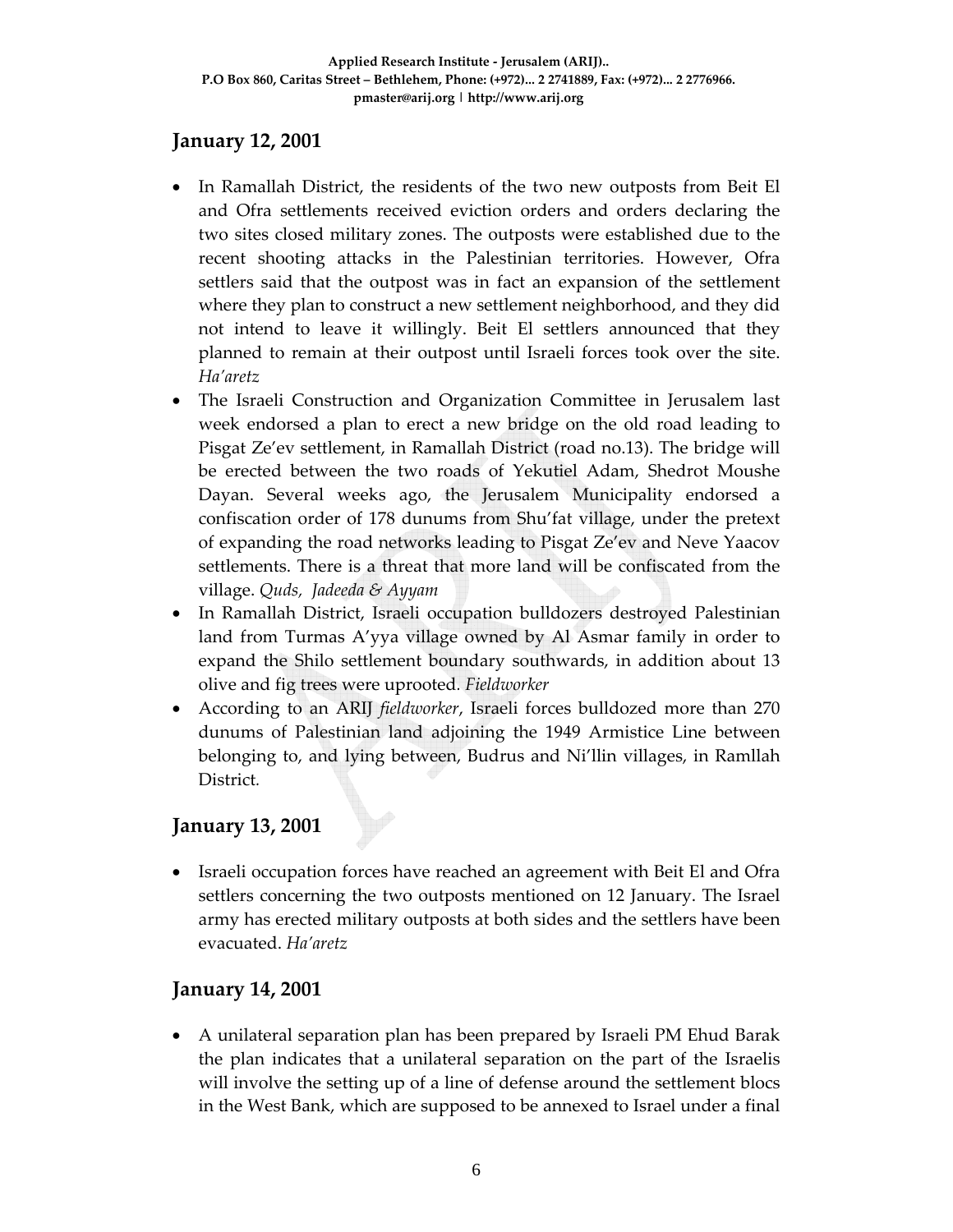agreement. The settlements and a wide security zone in the Jordan Valley will be kept under Israeli control. According to Barak, the separation plan would come into effect only in one **of the following three scenarios:**

- As a result of a unilateral declaration of Palestinian statehood;
- Under an acute security threat;
- As a result of an agreement with the Palestinian authority.
- The settlement blocs mentioned in the separation plan are Ma'ale Adumim, Etzion Bloc, Givat Ze'ev, Ariel, Karnei Shomron bloc, the Kiryat Sefer bloc and settlements along the Armistice Line, such as Alfei Menashe, Har Adar, and Beit Horon. The goal of the plan is to protect the settlers from the Palestinians by means of mobile military forces and obstacles such as concrete blocks and ditches. The plan also included the paving of "separation roads" that do not pass through Palestinian villages. The separation plan does not outline a proposal for the evacuation of isolated settlements . Ha'aretz.

### **January 15, 2001**

- Israeli occupation forces set up a number of military posts on lands belonging to Palestinian villagers from Beituniya, Beit 'Ur at Tahta and Beit 'Aur al Fauqa. The posts were erected between Givat Ze'ev settlement (which is constructed on Al Jib village land) and Modi'in Bloc (near Beit Sira). The Israeli forces uprooted dozens of olive trees in order to open a new road leading to these posts*. Quds*
- *Al-Quds* newspaper published a report announcing that the Israeli Minister Mossi Raz gave permission for 1,184 settlement housing units to be constructed in Jewish settlements during the first ten month of year 2000. Among these, 529 permits were issued for building new units in Jerusalem.

#### **January 16, 2001**

- In Nablus District, a group of settlers accompanied by a number of Israeli soldiers used electric saws to cut down more than 200 fully-grown olive trees from Al Luhuf hamlet west of Huwwara village and close to Yizar settlement . The uprooted trees belong to a number of Palestinian families from the village. *Jadeeda & Quds*
- The Israeli army began to use a large stretch of land behind Herodian Mountain in Bethlehem District as a training ground. The only road to a small hamlet runs through this ground. When the soldiers are training, it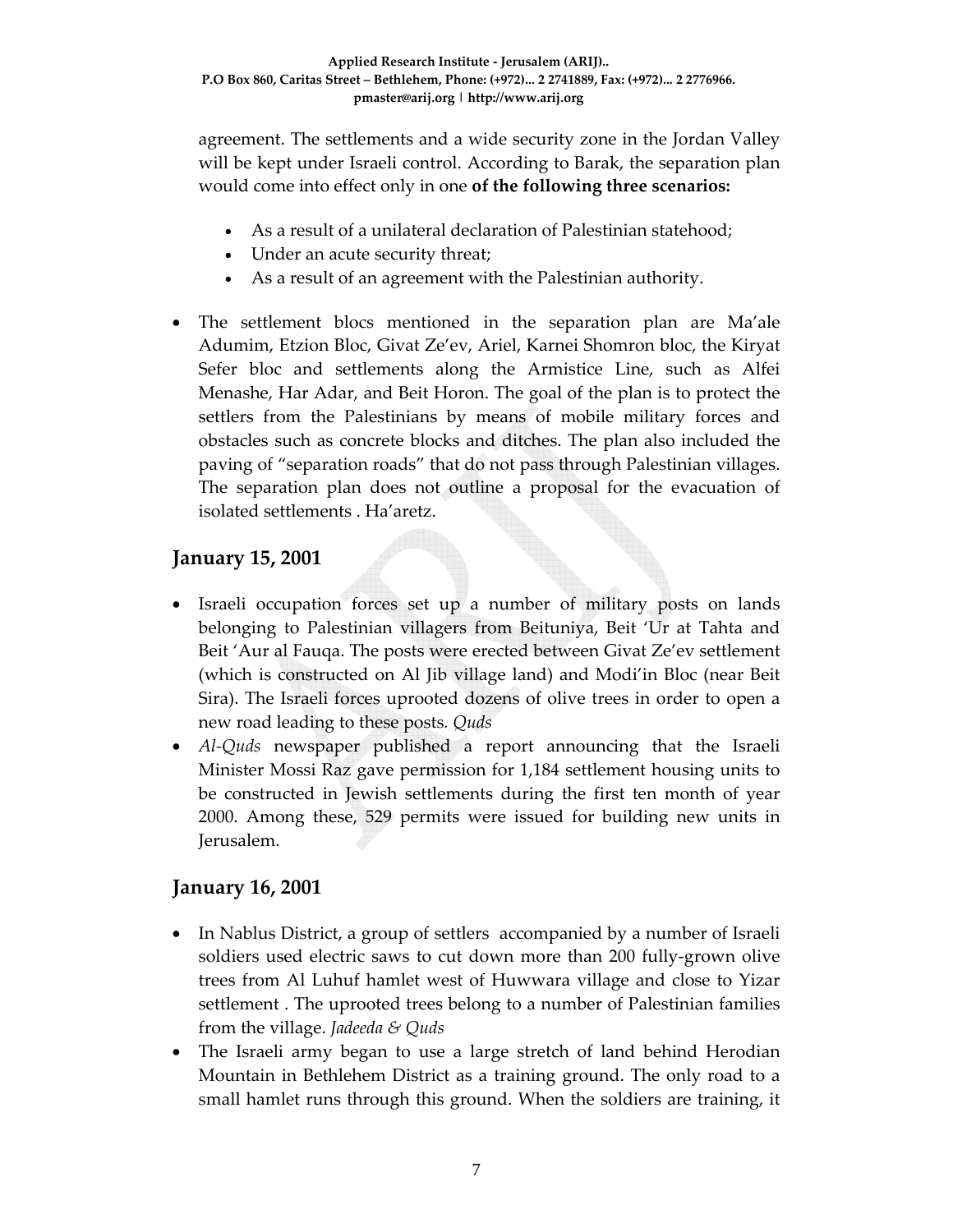is impossible for the residents to reach the nearest village. At times, these activities have resulted in the hamlet having their electricity cut off. *Fieldworker*

- In Jericho District, Israeli occupation bulldozers started to dig a ditch running eastward along the by‐pass road (south of the Palestinian iron works) towards Nuwei'ma village*. Quds*
- In Tulkarm District, the Israeli occupation army began to harass Palestinian owners of agricultural lands located around Ghishori factory (for chemical materials). The army destroyed the irrigation networks and all their crops as a preparation for confiscating the 250 dunums of land. *Quds*

#### **January 17, 2001**

• According to an ARIJ *fieldworker,* Har Gilo settlement, northwest of Bethlehem, is undergoing an expansion campaign; by Israeli occupation forces who have begun to bulldoze wide areas near Al Walajeh village that is owned by Palestinian villagers from Beit Jala. They also began to erect a large wall around the land and began to prepare the infrastructure for the area, aiming to expand the settlement.

#### **January 18, 2001**

- In Qalqiliya District, Israeli occupation forces accompanied by the Israeli Civil Administration uprooted 100 olive saplings owned by the Qa'dan family from Al 'Owqda hamlet, in Jayyus village. Abdel Rahman Qa'dan, one of the owners stated that the goal behind the uprooting is to expand the Israeli quarry, which is established on land, belonging to Palestinian villagers. *Jadeeda*
- In Nablus District, Israeli occupation forces captured a Palestinian house, which is still under construction east of Salim village, owned by Isma'el Abdel Qader, and turned it into a military post. *Quds*

#### **January 19, 2001**

- The Israeli Housing and Construction Ministry presented a plan to Jerusalem Municipality to build a new settlement neighborhood in Wadi Ha'azeem" located on Beit Iksa village, Area B in Jerusalem District. According to the plan, 2,000 settlements ‐housing units are going to be constructed on the land. *Quds*
- Israeli occupation authorities continued to cut down more olive trees from Ramallah District. They uprooted 200 olive trees from Ras Karkar village,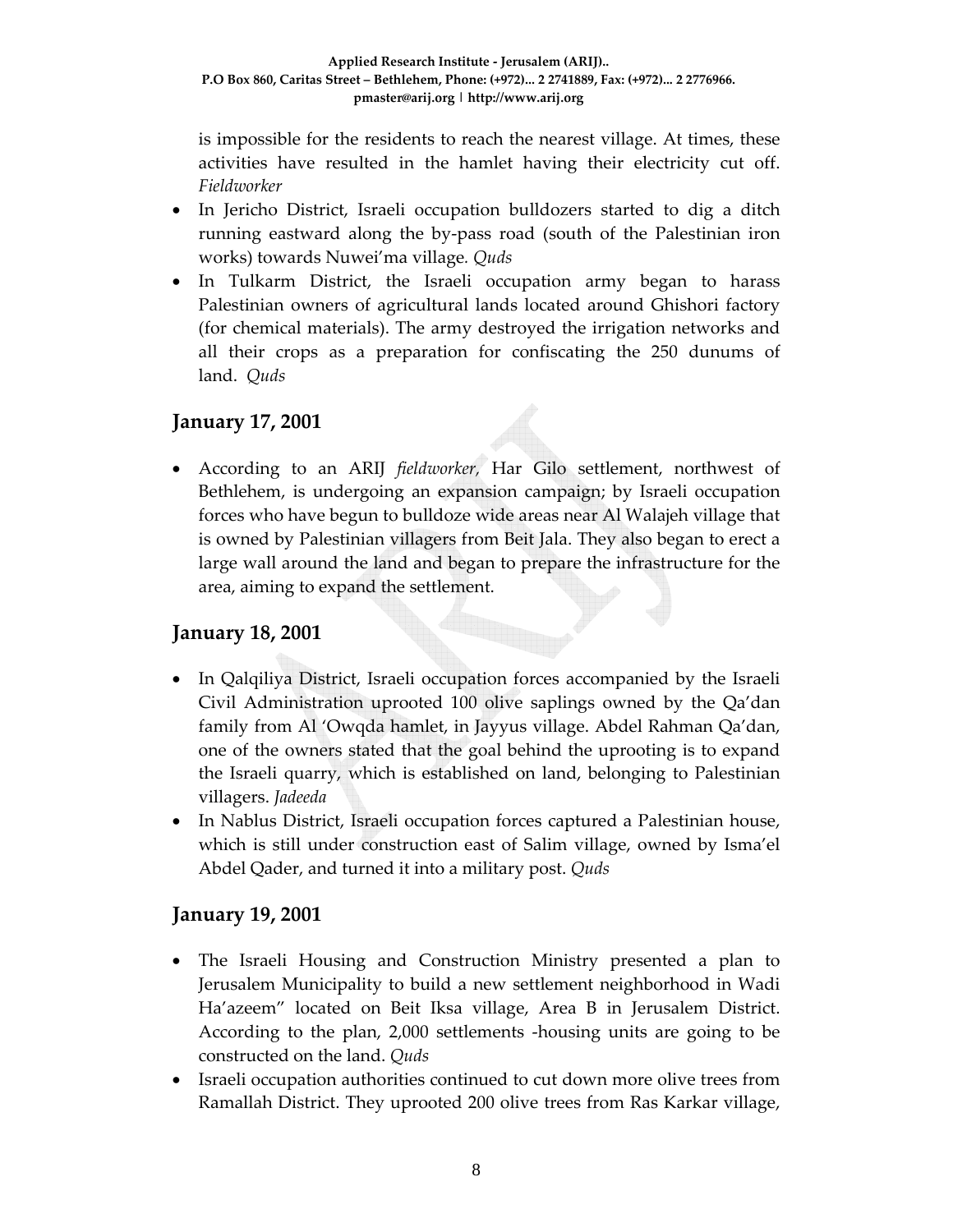owned by the families of Samhat and Noufel, in order to expand Talmon bloc (see also 6th January)*. Fieldworker*

#### **January 20, 2001**

• In Nablus District, Eli settlers uprooted a further 40 olive trees from Qaryut village (see January 9th), which are considered their main source of income. The Palestinian villager Roushdi Ishtiya told Al‐Quds newspaper, that he was aggressively approached by an Israeli military patrol, while he was grazing his sheep near the by‐pass road that leads to Elon Moreh settlement. Although he was able to run away, the Israeli forces ran over one of his sheep. *Quds*

### **January 21, 2001**

• PM Ehud Barak ordered the police to halt the excavation work being carried out on the raised portion of the Temple Mount [Haram al‐Sharif], in the Dome of the Rock by the Waqf (Muslim Religious Trust) and the Israeli Islamic Movement. The police instructed the Waqf to close the ditch, which had been dug in the area recently. The Waqf accepted but refused to make any commitments about future work in the same area. *Ha'aretz*

# **January 24, 2001**

- Jewish settlers, under the protection of Israeli occupation forces, continued to damage wide areas from Qaryut village, south of Nablus, in order to expand Eli settlement (see January 9th and 20th)*. Jadeeda*
- In Hebron District, Jewish settlers started groundwork on Tel Rumeida settlement, close to the caravans. Eyewitnesses said that concrete pillars and a large amount of metal was seen arriving in the area. *Quds*
- In Nablus District, Israeli occupation authorities set up 3 military posts on hilltops by Salim village. These posts overlooking Deir Al Hatab, Beit Furik, Beit Dajan and 'Azmut villages. They started bulldozing more than 15 dunums from Al Haraf hamlet, east of the village, with the aim of establishing a settlement outpost there*. Quds*

# **January 25, 2001**

• The Israeli Construction and Organization Committee in Jerusalem discussed new plans today to increase the Israeli colonization activities at Har Homa settlement (Abu Ghneim Mountain) near Jerusalem. The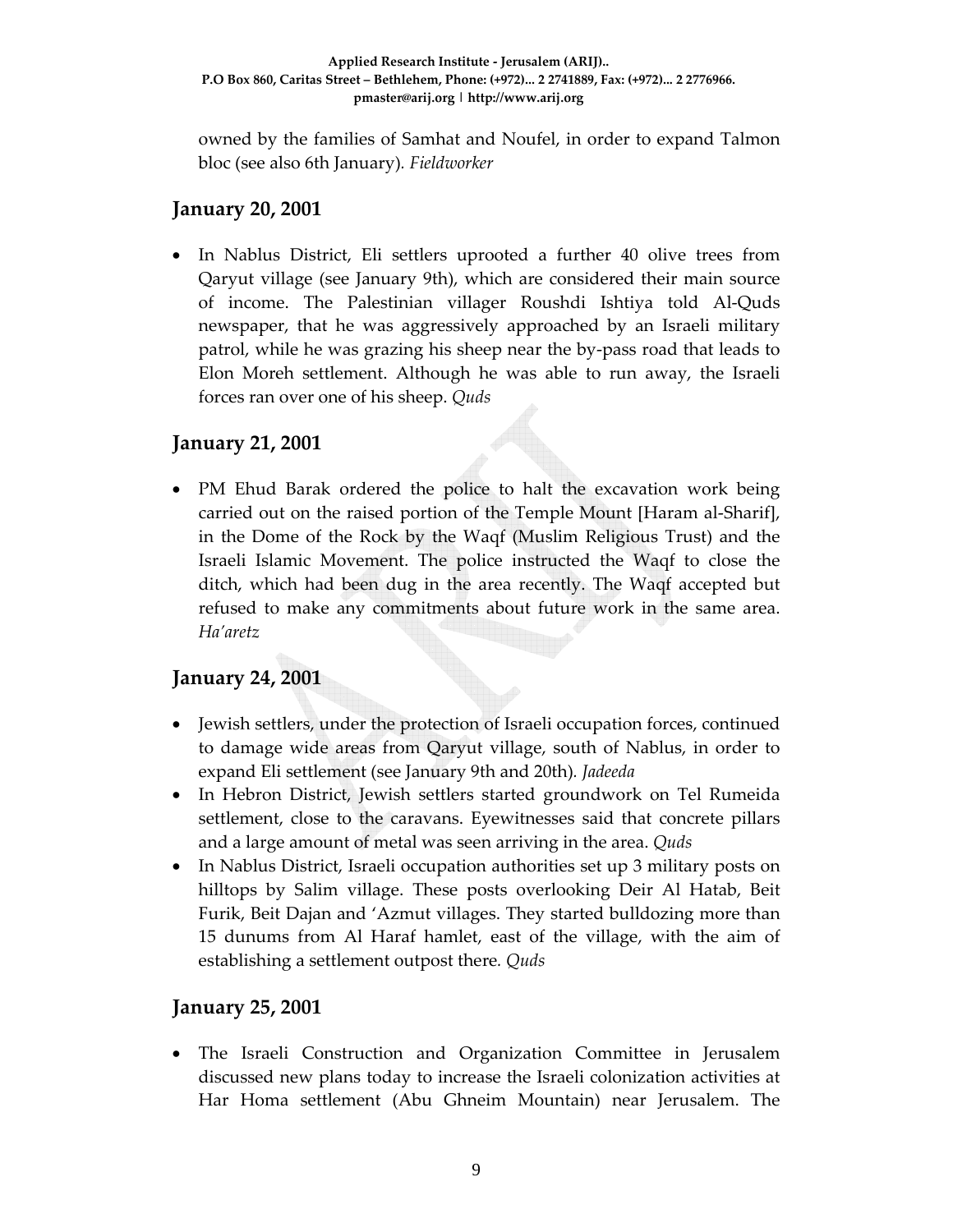committee is going to study an expansion plan towards Bethlehem, and Saint Elias Church. The scheme endorses the construction of 400 new housing units in addition to the 1500 units which have been built recently. *Quds*

• Jewish settlers bulldozed about 20 dunums of land from El Nabi Saleh village, Ramallah, belonging to the villager Mouhamad at Tamimi, in an attempt to expand Hallamish settlement. *Fieldworker*

# **January 26, 2001**

- The Israeli Transportation Ministry decided to open a new tunnel in Jerusalem, which will be called "Ashkol Tunnel". The 500‐m length tunnel will pass under road no.1 and is going to start from Mount Scopus road, pass by Six‐Day War cross point, Shedrot Levi Ashkol and will end up at the Police Headquarters in the Sheikh Jeirah neighborhood. *Quds*
- A new plan has been issued by Israeli Civil Administration to continue expanding Har Adar settlement, northwest of Jerusalem. The plan includes the construction of 700 new settlement housing units in addition to the 300 existing units. *Quds*

# **January 28, 2001**

- Israeli occupation authorities continued to bulldoze Jerzeem Mountain, which is located on the southern side of Nablus city. This action seems aimed at expanding the existing military position. *Jadeeda*
- In Ramallah District, an ARIJ *Fieldworker* reported that Israeli authorities bulldozed 40 dunums of land from the southern side of Deir Nidham village, belonging to Saleh Mouhamad, Ahmad Moustafa, and Saleh Al 'Araj. Israeli bulldozers also leveled about 20 dunums of land owned by Jadallah Nassar from Al Nakakir hamlet, near El Janiya village.

# **January 29, 2001**

- Ultra-orthodox Jews under the protection of Israeli soldiers occupied a commercial store with an area of 20 m2 in Al Wad St. in the Old City of Jerusalem, in an attempt to set up a new settlement outpost. The extremists claimed that the store was owned by Jews a long time ago and they threatened to seize other stores from the same area, to establish a commercial center. *Ayyam*
- A colonist's plan was unveiled to set up 100 mobile houses in different settlements in the West Bank during the Israeli election's night. These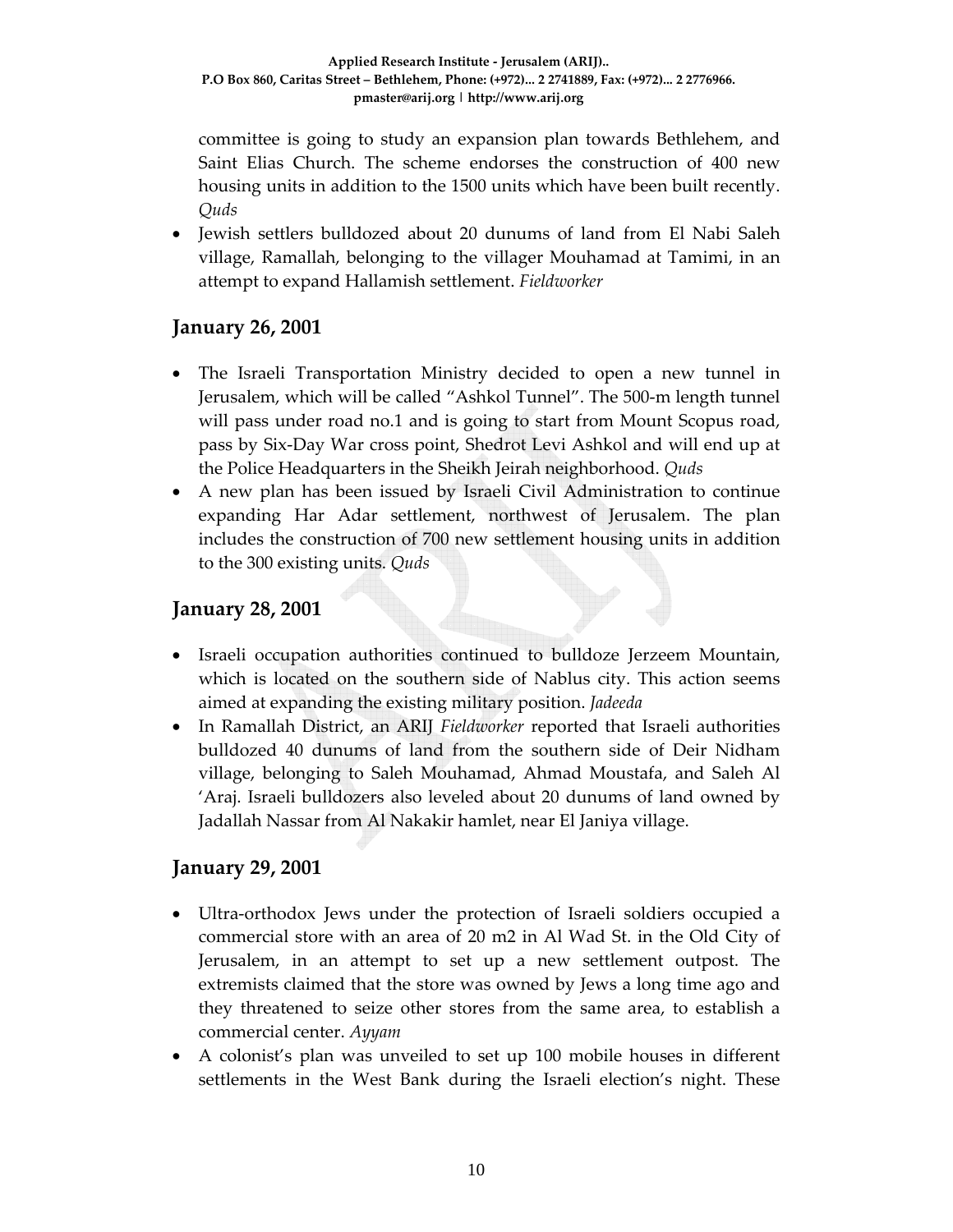settlements were known to include Hallamish, Talmon Bloc, Ofra, Rimmonim and Kohav Hashahar. *Fieldworker* 

• In Nablus District, Ariel settlers bulldozed dozens of dunums of agricultural land owned by members of Hussein Yousef's family from Iskaka village. Eyewitnesses confirmed that the settlers intended to confiscate the land in order to annex it to the settlement. *Quds*

### **January 30, 2001**

- According to an ARIJ *Fieldworker*, Israeli authorities bulldozed wide areas of land from Al Luban Al Gharbi village, Ramallah District, in order to open a new settlement by‐pass road linking Beit Arye and Eli Zahav settlements.
- A report published by the Palestinian Land Defense Committee in Nablus stated that Israeli occupation authorities uprooted about 8,364 olive trees from villages in Nablus District between the outbreak of Al Aqsa Intifada and 10th January, 2001. *Quds*
- A group of settlers from Ma'ale Shomeron and Ginnot Shomeron, in Qalqiliya District began to build a new settlement outpost on Kafr Thulth village land. According to the Mayor of Kafr Thulth Hussein Al Seiffi, the settlers started to bulldoze the land, set up a number of caravans in addition to opening two settlement by‐pass roads in the village that will connect the two settlements with the new outpost. He also pointed out that the settlers endeavored to establish a settlement outpost in the same area last year but they failed*. Quds*

# **January 31, 2001**

- In Ramallah District, Israeli occupation bulldozers damaged another site in Ras Karkar village, where they uprooted 16 olive trees belonged to Samahat and Noufel families (see also 6th and 19th January). Furthermore, Israeli bulldozers continued to open new by‐pass roads on Jibiya village, Ramallah, as a preparation to expand the new outpost near Hallamish settlement. *Fieldworker*
- Jewish settlers started to confiscate and survey plots of land in a number of Palestinian villages in Nablus District. The settlers of Shvut Rahel, which is constructed on Qaryut village land, expropriated a 50‐dunum plot of land owned by Al Haj Moussa Ahamd. Ahmad stated that the settlers began immediately to cultivate it with fully‐grown olive trees and extensive water networks, enclosing the land with a wire fence. He also added that the settlers of Shvut Rahel seized another 50 dunums from his land in Al Mabshar hamlet last year. While in Kafr Laqif village,